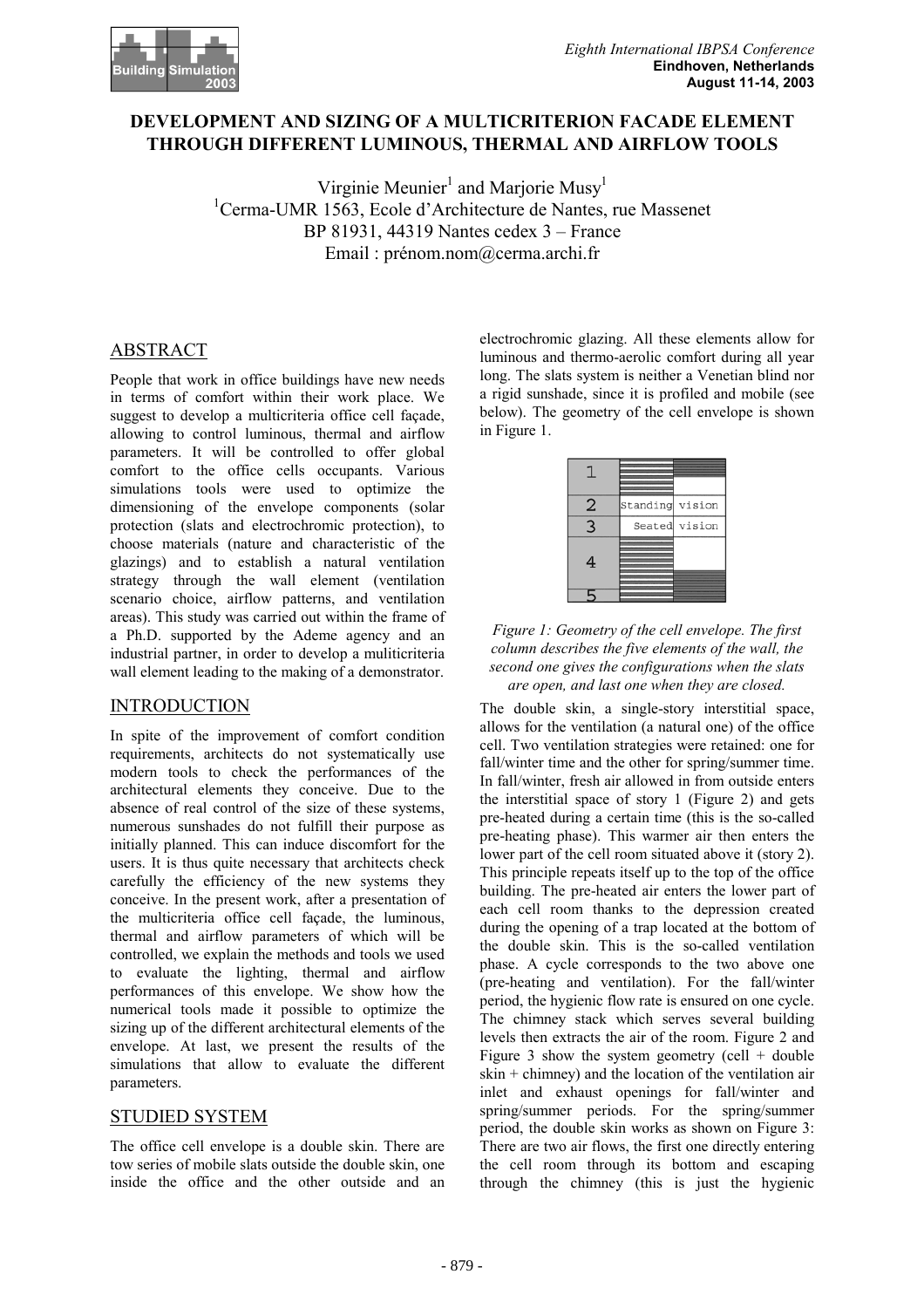ventilation) the second one (more important) flowing within the double skin and limiting the heating of the two glazing panels.



*Figure 2 : Ventilation strategy – fall/winter period.* 



*Figure 3: Ventilation strategy – spring/summer period.* 

# METHODOLOGY

There is no available simulation tool to evaluate simultaneously the interactions existing between the comfort parameters [Meunier, 2001],. It is for this reason that we use a specific tool for each one of them, except for thermal and airflow phenomena that, in our case, cannot be considered separately.

To handle the solar constraints of the office cell [Meunier, 2002], we used the SVR software (Sun, Visibility, & Reflection) that is based on an inverse simulation method [Houpert, 2002]. This interface can be used from AutoCAD 2000®, a software widely found in architect agencies. Only the direct solar rays will be taken into account [Meunier, 2002]. For a given architectural constraint, this inverse approach consists in visualizing all the sunrays in a volume (constraint volume). In a second step, the use of this volume allows to size up the openings and the solar screens. The inverse simulation method permits the optimization of the solar protection size. In order to evaluate the influence of the solar protection shape [Meunier, 2002] on the lighting of the working surface, the Solene [Groleau, 2000] software was used. Solene allows simulating the solar and

luminous phenomena integrating sky models and inter-reflections.

To predict thermal and ventilation performances of the envelope, we developed a specific model. This work has been done in the SPARK modular environment [Lawrence Berkley Laboratory] that automates writing code for systems of non-linear equations. To each equation is associated a *class* while a *macro-class* gathers sets of equations. *Classes* and *macro-classes* are instantiated (objects and macro-objects) as many times as necessary for the formulation of the problem. Once objects and macro-objects are generated (this is done automatically using the SPARK tool sparksym [Lawrence Berkley Laboratory], it only remains to the user to connect them together. SPARK reconstitutes the equations system and solves it. Our work consisted in creating *atomic classes* corresponding to each individual equation and combining (usually by hand) them into *macro-classes* that correspond to "modules" and "interfaces". *Classes* are stored in a model library for later use. After instantiation, the "module" and "interface" objects were linked, i.e., the variables shared by objects are identified. At last, we identified the variables that will be either input or calculated data. Otherwise, the ability of SPARK to permute data and results has widely been used to evaluate the sensitivity of the system efficiency to the sizing up parameters taken separately or together. Having devoted our tool to a specific application, we could start from a simple problem making coarse assumptions and enrich it by adding equations allowing defining the physical phenomena more finely. The specific model we built allows the dimensioning of the various wall components: singlestory interstitial space thickness, areas of natural ventilation devices, choice of materials characteristics....).

# MODELLING AND SIMULATIONS

It should be noted that the office cell frontage was chosen as to be west oriented To guarantee the wall element efficiency in term of energy, we chose the most unfavorable conditions for simulations, that is December 21rst from 3pm to 4pm, a period for which the solar radiation energy is about 130Wh/m².

# **Optimization of the sunshade size**

We optimized the wall element with regard to the solar and luminous constraints by using SVR interface and the Solene software [Meunier, 2002].

The simulations made with the SVR interface for different periods of the year and answering the constraint "working plane protected" for the considered period (Figure 5) [For fall/winter: in December from 12.30pm to 3pm, in January/November from 12.30pm to 3.30pm, in February/October from 12.30pm to 4pm and in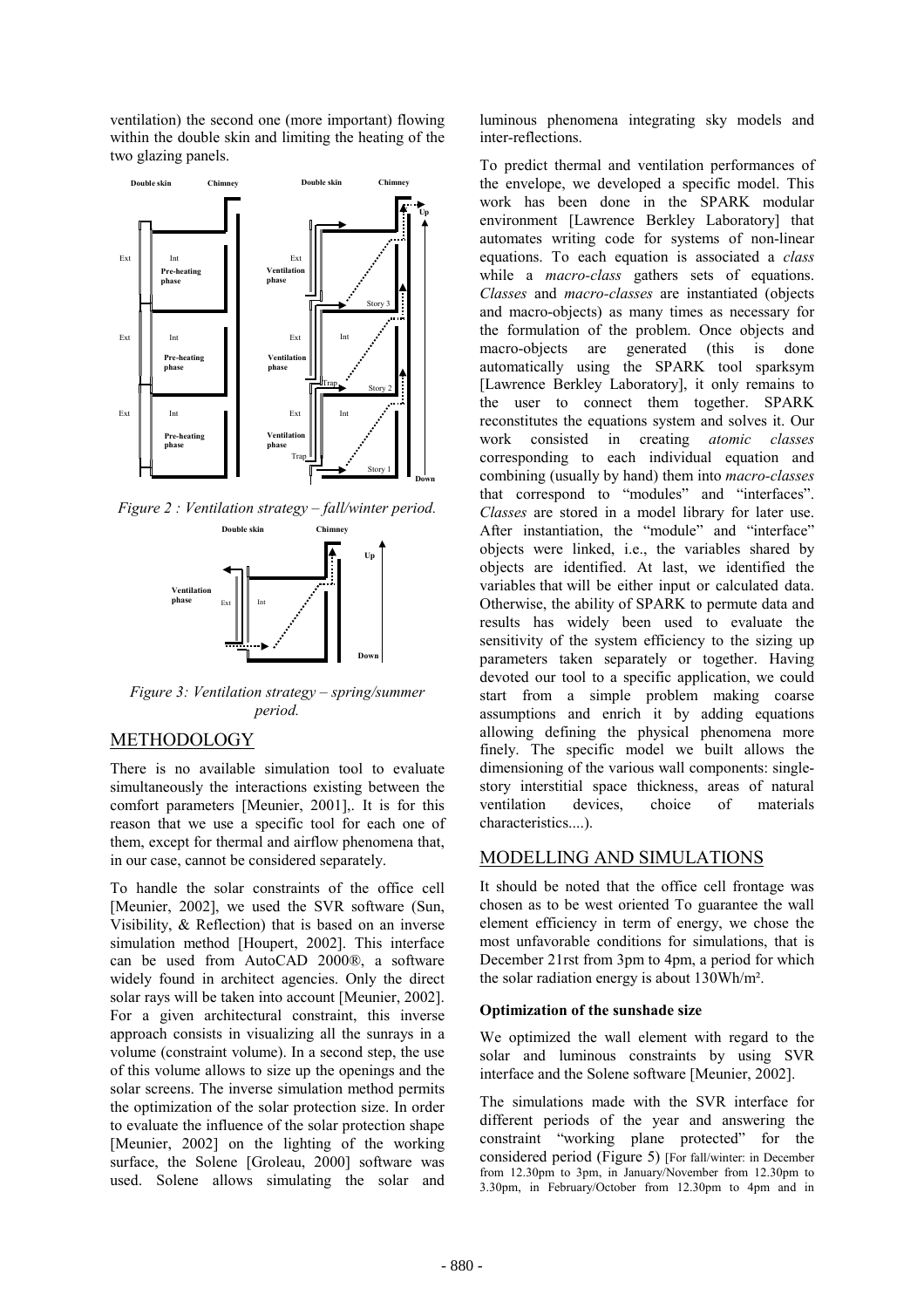March/September from 12.30pm to 5pm. For spring/summer: in March/September from 12.30pm to 4pm and in April/August, May/July and June from 12.30pm to 5pm] show that the optimization of the strip size takes place in all the set directions (Figure 4).



*Figure 4: Slat optimal shape having a given thickness C. The A portion (upper part) of the strip alone gives the same protection than the B (lower part) and C (thickness) portions together.* 



*Figure 5: Two constraint volumes (for fall/winter period and spring/summer period) – office cell working plane protected for fall/winter period and spring/summer period.* 

The sizing up of the slats is made by considering essentially their width since this one has a considerable influence on the visibility constraint. The optimization was made only for the fall/winter and spring/summer times (Figure 6).



*Figure 6: Slats optimal width and fall/winter and spring/summer options of slats shapes.* 

The slats configuration corresponds to slats thickness of 3cm and to spacing between them of 1.5cm. Let us consider the lower portion of the slat: to ensure a complete protection, its optimal width is 8.5cm in spring/summer and 4.7cm in fall/winter (Figure 6).

### **Evaluation of the slats dimensioning on the daylighting of the office cell working plane**

We evaluated the impact of the slats form and their contribution on the day-lighting of the office cell working plane. The slats reflections represent between 9.8 and 17.8% of the whole lighting on the working plane (Figure 7).



*Figure 7: a) Lighting of the office cell working plane considering the walls and the slats reflections, b)Lighting of the office cell working plane due to the slats reflections.* 

### **Optimization of electrochromic protection size**

The transparent part of the envelope without the slats, which allows an outside view, gives a sunspot on the working plane. To counter this inconvenience and avoid any dazzling discomfort, we suggest using, for this part of the glass panel, a sun-controlled electrochromic display. The effects of the phenomenon on the transmission can be modulated since it is proportional to the electric quantity injected into the system. A new way of partitioning the glass is created. We suggest splitting up the electrochromic area into several smaller surfaces in order to darken only these regions necessary to the protection of the working plane. The optimal colored zones of the electrochromic area were determined with the SVR interface (Figure 8). The value of the light absorption coefficient being rather high in the colored state, we made some simulations allowing to have a more accurate determination of the electrochromic colored zones for one hour for different months of the year (Figure 8).



*Figure 8: Electrochromic protection in the colored state during the day – working plane protected on June 21 from 3pm to 4pm (on the left) and on June 21 from 4pm to 5pm (on the right).* 

The SVR interface allowed us optimizing the sizing up of the different architectural elements of the glass office cell façade: shape of the slats, electrochromic protection located in the area that is devoid of them.

### **Thermal and ventilation behavior of the envelope**

To build a model in the SPARK modular environment, we write set of equations that describe the double skin thermal behavior.

#### Double skin thermal behavior: basic model

The model was written for fall/winter time, knowing that for spring/summer, no pre-heating will have to be considered. We write that the hygienic flow rate must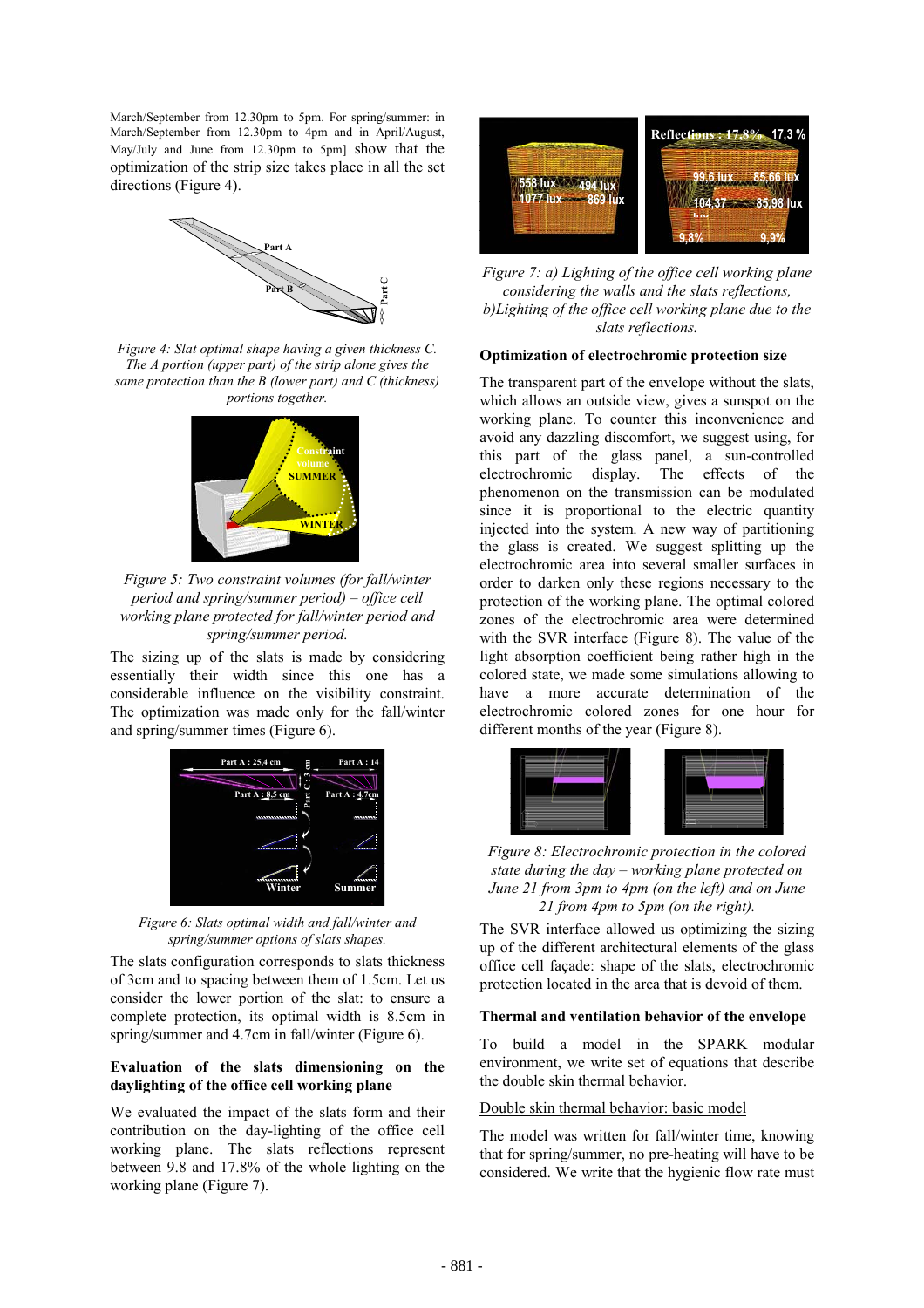be achieved on average. So, the ventilation flow rate, the pre-heating phase and the ventilation phase and hygienic flow rate are connected. For the fall/winter period, the ventilation scenario (ventilation phase + pre-heating phase) must follow the equation:

$$
Q_{\text{vid}} = \left(\frac{\text{tch} + \text{tvid}}{\text{tvid}}\right) Q_{\text{hyg}} \tag{1}
$$

The short-wave radiative flux that arrives on the interior side of the exterior glass panel,  $\phi$ CLO fe, and the one arriving on the exterior side of the interior glass panel, φCLO\_fi depends on the glazing characteristics and on the short-wave radiative flux arriving on the device:

$$
\varphi \text{CLO}_{\_}f \text{e} = \alpha \text{CLO}_{\_}e \cdot \tau \text{e} \cdot \text{pi} \cdot \text{Ei}\left(\frac{1}{1 - \rho \text{i} \cdot \rho \text{e}}\right) \tag{2}
$$

$$
\varphi_{\text{CLO}_{\perp} \text{fi}} = \alpha_{\text{CLO}_{\perp} \text{i}} \cdot \tau_{\text{e}} \cdot \text{Ei} \cdot \left( \frac{1}{1 - \rho_{\text{i}} \cdot \rho_{\text{e}}} \right) \tag{3}
$$

The following equation represents the energy flux balance applied to the exterior face of the double skin, linking short- and long-wave radiative fluxes absorbed by the exterior glazing, conductive and convective fluxes:

$$
h_{ext}(T_{ext} - Tp_{ext}) + \alpha_{CLO\_ext} Ei + \alpha_{GLO\_ext} \varphi_{GLO\_ext}.
$$
  
= 
$$
\frac{\lambda_e}{e_e} \cdot (Tp_{ext} - Tp_{fe})
$$
 (4)

Similarly, we establish a balance equation applied to the interior face of the exterior glass panel and to the exterior face of the interior glass panel:

$$
\frac{\lambda_{e}}{e_{e}} \cdot (Tp_{ext} - Tp_{fe}) = h_{fe} \cdot (Tp_{fe} - T_{f})
$$
\n
$$
- \alpha_{CLO_{fe}} \cdot \varphi_{CLO_{fe}} - \alpha_{GLO_{fe}} \cdot \varphi_{GLO_{fe}}
$$
\n
$$
h_{fi} \cdot (T_{f} - Tp_{fi}) + \alpha_{CLO_{fi}} \cdot \varphi_{CLO_{f}i}
$$
\n
$$
(6)
$$

$$
+\alpha_{\text{GLO}_{\perp} \text{fi}} \cdot \varphi_{\text{GLO}_{\perp} \text{f}_i} = (\text{Tp}_{\text{f}_i} - \text{Tp}_{\text{i}}) \cdot \frac{\lambda_i}{e_i}
$$

$$
(\text{Tp}_{fi} - \text{Tp}_{i}) \cdot \frac{\lambda_{i}}{e_{i}} = h_{fi} \cdot (\text{T}_{pi} - \text{T}_{int})
$$
  
-  $\alpha_{\text{cLO\_int}} \cdot \varphi_{\text{cLO\_int}} - \alpha_{\text{GLO\_int}} \cdot \varphi_{\text{GLO\_int}}.$  (7)

Concerning the air (temperature Tf) contained in the cavity (space within the double skin), we write the following dynamic heat balance:

$$
h_{\hat{\mathrm{r}}_{\mathrm{c}}}\cdot (Tp_{\hat{\mathrm{r}}_{\mathrm{c}}}-T_{\mathrm{r}}) - h_{\hat{\mathrm{n}}}\cdot (T_{\mathrm{r}}-Tp_{\hat{\mathrm{n}}}) = \rho_{\mathrm{f}}\cdot Cp\cdot e_{\mathrm{f}}\cdot \frac{dT_{\mathrm{f}}}{dt}(8)
$$

The equations above are gathered in a "module" macro-class. We also created two "interfaces" macroclass for the tips of the double skin, one for the preheating phase and the other for the ventilation phase.

#### Enrichment of the model

Enrichments were brought to the thermal and ventilation basic model. We segmented the air cavity into several "modules", taking into account the air re-

circulation in the cavity when the double skin is closed (positive and negative flows). We then evaluated the convection coefficients for the ventilated and non-ventilated air cavity. The integration of these modifications in the basic model allowed to improve it.

*Segmentation of the air cavity into several "modules"* 

The main advantage of this segmentation of the height of the wall element lies in the possibility of:

- allotting different glazings characteristics (electrochromic glazing) for the interior and exterior glass panels
- appreciating the thermal stratification within the air cavity
- considering the air re-circulation in the closed air cavity.

We also created an "interface" macro-class that allows to ensure continuity between two "modules": it contains equations for mass and exchanges. The equations ensuring the connection of "modules" are those used in the interfaces of zonal models proposed by Marjorie Musy [Musy, 2001]. We note that "modules" represent the parallelepiped-shaped zones (Figure 9), and "interface" is the rectangular surface that separates adjacent "modules". By assembling the appropriate "modules", we build the global double skin balance.

Otherwise, this model requires to use empirical relations defining the air flows in an air cavity. Very few configurations were studied. Moreover, the required relations are valid only for one precise configuration because the convection movements in the air cavity depend on the temperature difference, the cavity form ratio and the glazing emissivity… So, the airflow pattern and velocities can vary. We used Betts research [Betts, 2000], which indicates the numerical values of air movement speed in a rectangular cavity with a form ratio (A) of about 28.6.



*Figure 9: Schematization of various "modules" heights of double skin for December 21 from 3pm to 4pm.* 

This form ratio is equivalent to the form ratio of our wall element when the air cavity width is about 10cm. We started from Betts results and measurements to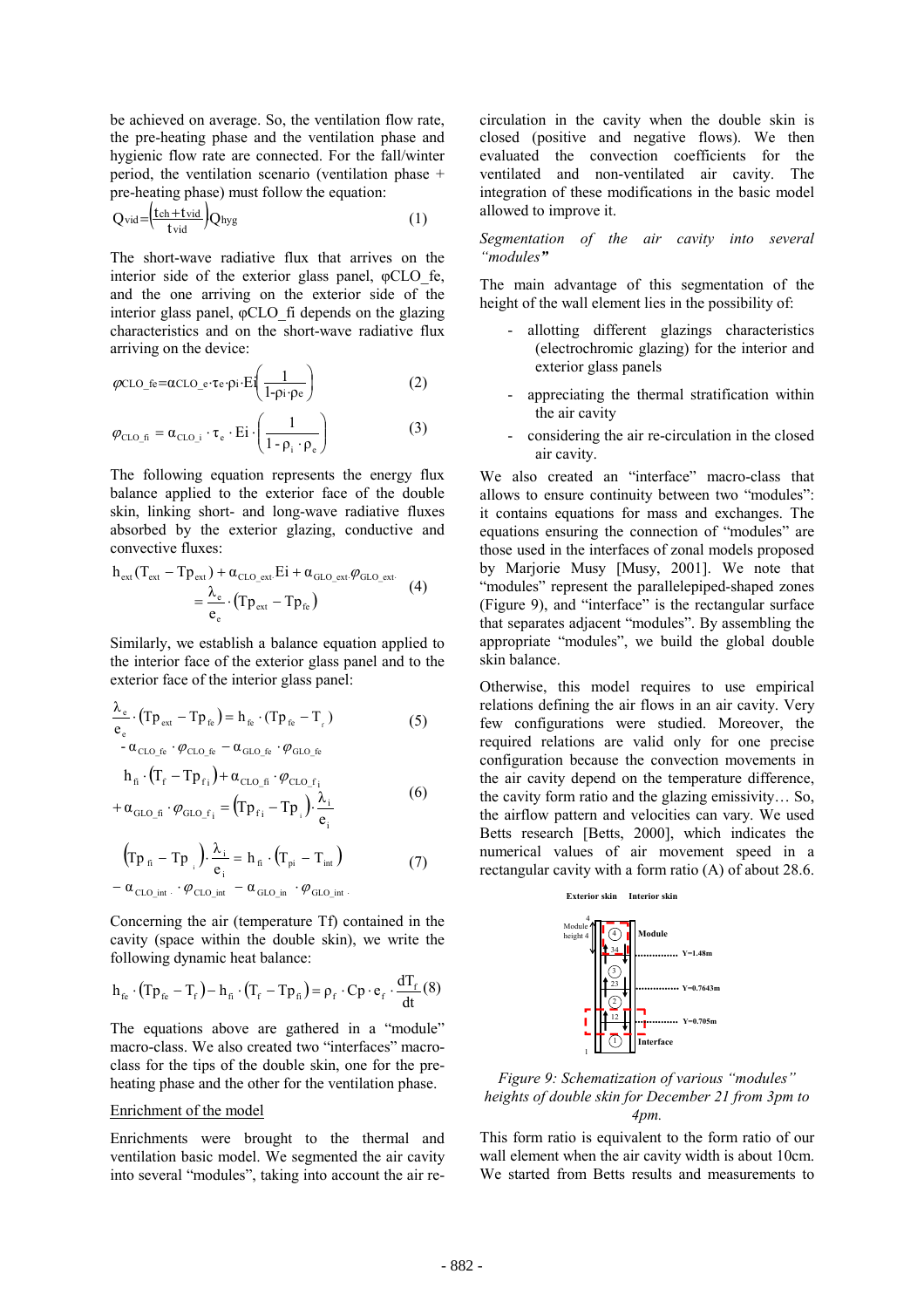establish an equation expressing the air flow rate in the air cavity according to two values of Rayleigh number (Ra= $0.86x106$  and Ra= $1.43x106$ ) for the Y various altitude values in the wall (Figure 10 and Figure 11). From these results, we looked for a relation between the re-circulation flow at a given height and the Rayleigh number. The two following equations expressing the flow rate according to the Rayleigh number were implemented into the model.

For Y=0.705m and Y=0.7643m:  $Q(Ray) = -2.67x10^{-16} Ra^{2} + 3.71x10^{-9} Ra$  (9)



*Figure 10: Airflow rate depending on Rayleigh number for Y=0.705m and Y=0.7643m.* 

For Y=1.48m:



*Figure 11: Airflow rate depending on Rayleigh number for Y=1.48m.* 

### *Convective heat transfer coefficients refinement*

A preliminary study comparing the various methods to evaluate the convective heat transfer coefficient (hc) highlighted the difficulty and the importance to choose the method calculation corresponding to the considered air cavity configuration because each method is valid only for one precise configuration. We retained the coefficient hc calculation method (for a non-ventilated air cavity) proposed in the ISO/15099 norm which constitutes the future International ISO standard: The standard proposes to calculate two values of the Nusselt number (Nu), one which takes into account only the Rayleigh value and the other which takes into account the cavity form ratio (A). The selected Nusselt number corresponds to the value maximum between Nu1 and Nu2:

 $Nu_1$ = 0.0673838 Ra<sup>1/3</sup> for 5x10<sup>4</sup> <Ra<10<sup>6</sup> (11) WRIGHT Nu<sub>1</sub> = 0.028157 Ra<sup>0.4134</sup> for  $10^4$  <Ra<5x10<sup>4</sup> (12) WRIGHT  $Nu_1=1+1.7596678x10^{-10}$  Ra <sup>2.2984755</sup> for  $Ra \le 10^4$  (13) WRIGHT

$$
Nu_{2} = 0.242 \cdot \left[\frac{Ra}{A}\right]^{0.272} (14) ELSHERBINY
$$
  
with, 
$$
Ra = \frac{\rho^{2} \cdot d^{3} g \cdot \beta \cdot C_{p} \cdot \Delta T}{\mu \cdot \lambda}
$$
 (15)  
Then  

$$
hc = Nu \left(\frac{\lambda}{d}\right)
$$
 (16)

l

We also retained this ISO/DIS 15099 standard to define the convective heat transfer coefficient values when the air cavity is ventilated. The convection coefficient value for a ventilated air cavity was calculated from the convection coefficient value for a non-ventilated air cavity and from air velocity according to :

$$
hc_v = 2hc \, 4v
$$
 (17)  $v = \frac{\dot{V}}{e^4}$  (18)

The equations allowing to calculate the convection coefficients in the case of a ventilated or nonventilated air cavity have been introduced into the model.

#### Optimization of the envelope thermal performances

The thermal efficiency criterion we choose corresponds to the calculation of the power recovered by this device as follows :

$$
\begin{array}{ll}\nP = \varphi_{\text{haut}} - \varphi_{\text{bas}} + \varphi_{\text{transmis\_dv1}} + \varphi_{\text{transmis\_dv2}} \\
+ \varphi_{\text{transmis\_dv3}} + \varphi_{\text{transmis\_dv4}}\n\end{array} \tag{19}
$$

The transmitted flux (*otransmis*) is the one transmitted through the double skin (conduction in the wall element added to transmitted short-wave radiative flux). The expression ( $\varphi$ haut- $\varphi$  bas) corresponds to the air pre-heating in the cavity. This efficiency criterion also allowed us to carry out the choice of ventilation scenario for the fall/winter period (pre-heating phase and ventilation phase) and the choice of glazing configuration.

#### *Choice of ventilation scenarios (fall/winter)*

Three extreme ventilation scenarios were tested: tch/tvid =1, tch/tvid =1/3 and tch/tvid =3. The ventilation phase (tvid) was chosen so that the air cavity be totality drained and so that the hygienic flow rate be respected according to equation (1) and to the following relation:

$$
t_{\rm vid} = \frac{V_{\rm f}}{Q_{\rm vid}} = \frac{3 \times 2.5 \times e}{Q_{\rm vid}}
$$
 (20)

For the scenario choice simulations, we considered a glazing configuration, named A (exterior glazing (τmaxi 71, ρmaxi 7, α) and interior glazing (τmini 25,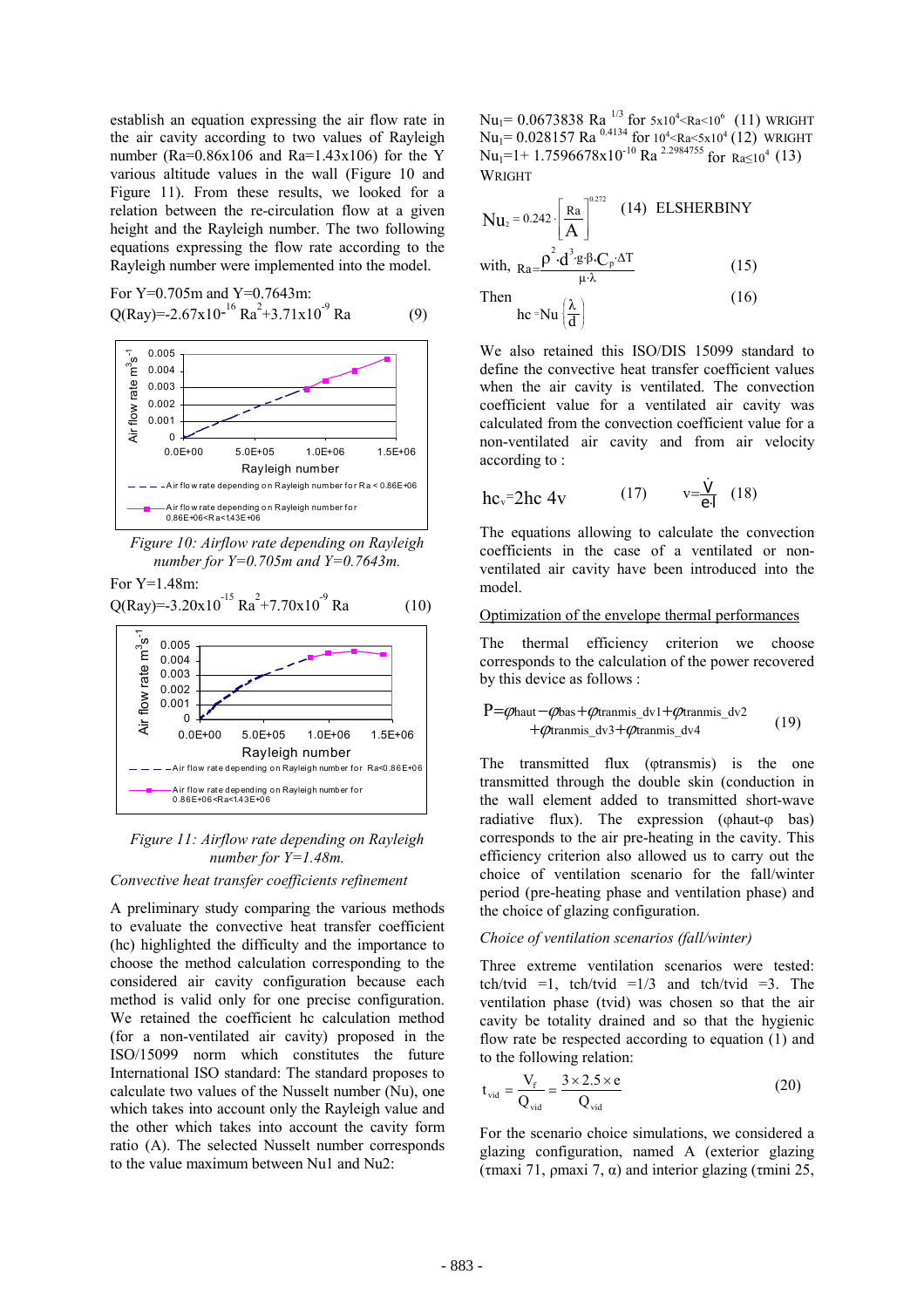ρ, αmaxi 57). Figure 12 and Table 1 show the calculation results.



*Figure 12: Choice of ventilation scenario configuration depending on the mean power through the air cavity (fall/winter).* 

The mean power recovered by the device is made on one cycle applying the following relation:

$$
\Sigma P \times dt / t_{cycle} \tag{21}
$$

*Table 1: Scenario choice (fall/winter): mean recovered power (W) through the air cavity with glazing configuration A.* 

|                              | Scenario choice: mean recovered power (W) through<br>the air cavity with glazings configuration A |
|------------------------------|---------------------------------------------------------------------------------------------------|
| $t_{ch}/t_{vid} = 1$         | 25.9                                                                                              |
| $t_{ch}/t_{vid} = 1/3$       | 19 8                                                                                              |
| $t_{\rm ch}/t_{\rm vid} = 3$ |                                                                                                   |

The results indicate that for a 10cm air cavity, the ventilation scenario allowing to recover the maximum energy through the wall element corresponds to the configuration tch/tvid=3. We could test greater ratios to determine an optimum. However, the increase of tch/tvid implies a flow increase during the ventilation period (Equation 1). Therefore, more important openings areas to make natural ventilation are necessary. A compromise for the device dimensioning should be found.

#### *Choice of glazings configurations*

To answer to the climatic constraints, to optimize the wall element and to determine the main tendencies, we selected interior/exterior glazings combinations taking extreme and medium values of transmission, reflection and absorption coefficients.

A configuration: exterior glazing (τmaxi 71, ρmaxi 7, α) and interior glazing (τmini 25, ρ, αmaxi 57)

B configuration: exterior glazing (τ; ρmini 15; αmaxi 48) and interior glazing (τmaxi 46; ρmaxi 22; α))

C configuration: exterior glazing ( $\tau$ maxi 7,  $\rho$ maxi 7,  $\alpha$ ) and interior glazing (τmean 37, ρmean 27, αmean 37)

D configuration: exterior glazing (τ; ρmini 15; αmaxi 48) and interior glazing (τmean 36, ρmean 27, αmean 37)

The simulations were carried out with the SPARK dimensioning tool.

For a 10cm air cavity, the configuration that allows recovering the maximum of energy through the wall element (Figure 13 and Table 2) corresponds to the A configuration (Glazing of the exterior wall:  $\tau=71$ ;  $\rho e=7$ ;  $\rho i=7$ ; αe=22 (τmaxi, ρmaxi, α), Glazing of the interior wall: τ=25;  $ρ<sub>e</sub>=18; α<sub>e</sub>1=48; -α<sub>e</sub>2=9 (τ<sub>mini</sub>, ρ, α<sub>maxi</sub>)).$ 



*Figure 13: Choice of glazings configuration depending on the mean power through the air cavity. Table 2: Choice of glazings configuration: mean* 

*recovered power (W) through the air cavity.* 

|                 | Choice of glazings configuration: mean<br>recovered power (W) through the air cavity |
|-----------------|--------------------------------------------------------------------------------------|
| Configuration A | 31,7                                                                                 |
| Configuration B | $-10,5$                                                                              |
| Configuration C | 12,6                                                                                 |
| Configuration D |                                                                                      |

*Proportion of the flux transmitted through the wall element by conduction, radiation or recovered by air cavity pre-heating*

The proportion of the flux transmitted through the wall element by conduction, radiation and the proportion of the flux recovered by the pre-heating of the air contained in the cavity are compared to the total flux for the three ventilation scenarios with the A glazings configuration. Among the three ventilation scenario configurations, the one that allows to limit the heat losses through the envelope corresponds to the scenario tch/tvid=3 (Figure 14).



*Figure 14: Proportion of the flux transmitted through the wall element by conduction, radiation and proportion of the flux recovered by air cavity preheating for the A configuration and*  $t_{ch}/t_{vid} = 3$ *.* 

The energy recovered by the wall element with the A glazings configuration comes mainly from the air preheating. We note losses by conduction through the envelope, this being due to the fact that the air temperature in the air cavity is always lower than the office cell inner temperature.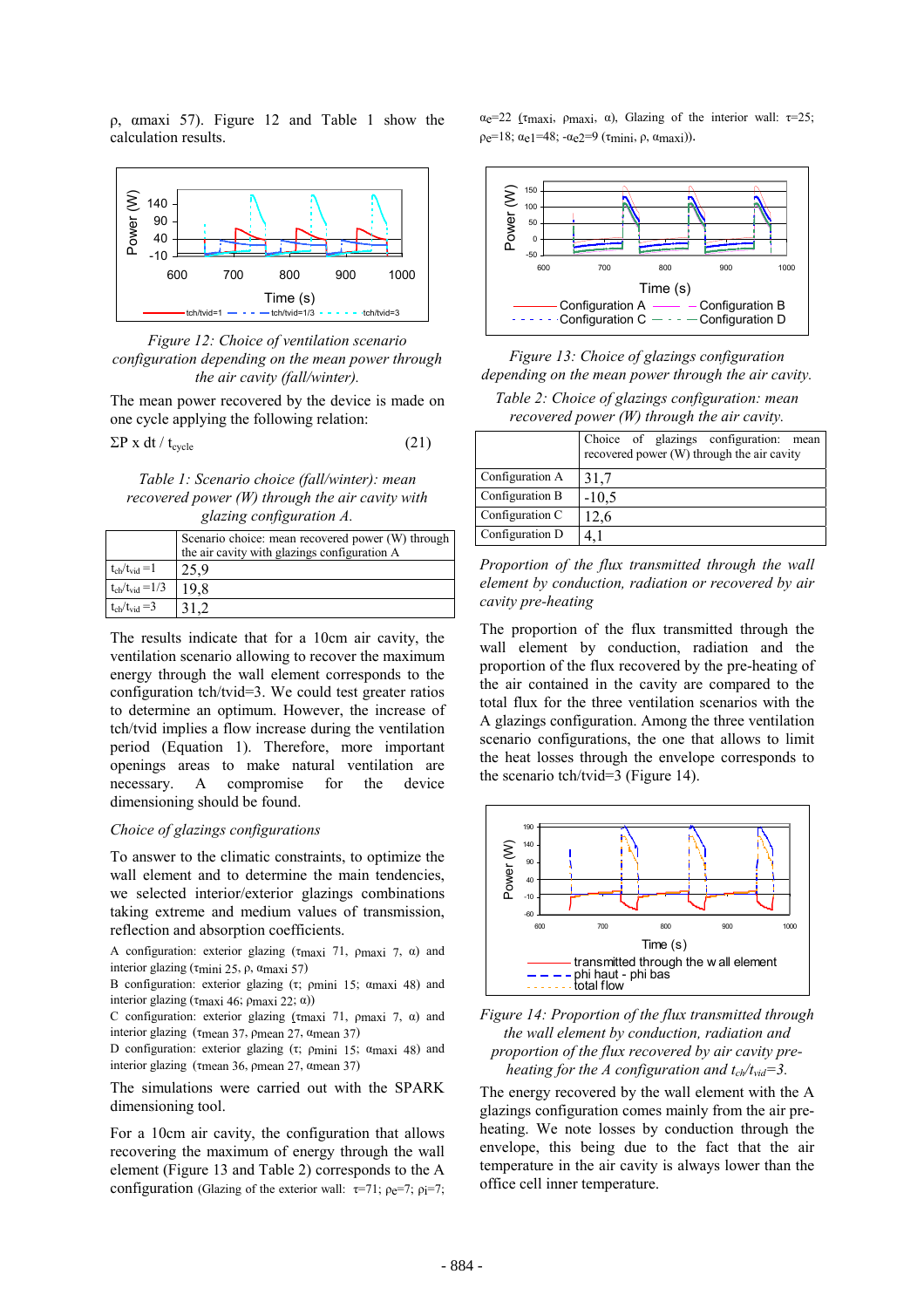#### **Devices dimensioning for natural ventilation**

The equations allowing for the dimensioning of the ventilation device (in the natural ventilation mode) were also inserted into the equations model. This improvement enabled us to determine the ventilation areas of the ventilation systems.

#### Loop Equation method

1/n

We used the research of Axley [Axley, 2000] who developed a pre-dimensioning method for devices working in natural ventilation. For this purpose, he proposed an equation called the Loop equation writing :

$$
\Delta P \mathbf{v} + \Delta P \mathbf{c} = \Sigma \Delta P_{\text{duct}} + \Sigma \Delta P_{\text{adapt\_duct}} + \Sigma \Delta P_{\text{opening}} \text{ (22)}
$$

The relation between the pressure difference and the push force (chimney stack effect) is:

$$
\Delta \text{Pc} = (\rho_0 - \rho_1) g \Delta Z \tag{23}
$$

The pressure difference related to the wind forces (wind effect) is :

$$
\Delta P v = (C_{p-v} - C_{p-sv}) \rho U_{ref}^2 / 2 \tag{24}
$$

The equations related to the pressure loss in a duct, a duct adaptator and an opening, are respectively:

$$
\Delta P = \frac{f L \dot{V}^{1/n}}{2\rho D A^2}
$$
 (25)

$$
\Delta P = \frac{CV^{1/n}}{2\rho A^2} \tag{26}
$$

$$
\Delta P = \frac{\dot{V}^{1/n}}{2\rho C d^2 A^2} \tag{27}
$$

The pressure difference ∆P occurring through the building frontage by the wind and a push force is the basic principle of natural ventilation. The pressure coefficients Cp, which depends on the building geometry, the nature of the environmental obstacles and the direction and the speed of the wind, characterize the wind forces. Then, the temperature difference and the height difference between the air inlet and exhaust air create a buoyancy effect.

### Loop equation : Application for the wall element in fall/winter

The "fall/winter" ventilation problem is characterized by a loop equation comprising two ducts and four adaptator ducts. So for the "fall/winter" Loop equation:

$$
\Delta Pv + \Delta Pc = \Delta p_{duct1} + \Delta p_{duct2} + \Delta P_{adapt\_duct1} + \Delta P_{adapt\_duct2} + \Delta P_{adapt\_duct3} + \Delta P_{adapt\_duct4}
$$
\n(28)

#### Loop equation : Application for the wall element in spring/summer

The "spring/summer" ventilation problem has two loops, a loop which corresponds to the office cell

ventilation and another one which corresponds to the double skin ventilation. The "office cell" loop includes an opening, two adaptator ducts and a duct. So, for the "spring/summer office cell" we have the Loop equation: (29)

 $\Delta Pv+\Delta Pc=\Delta p_{\text{opering1}}+\Delta p_{\text{duct1}}+\Delta P_{\text{adapt duct1}}+\Delta P$  adapt\_duct2

The loop " spring/summer wall element" has two adaptator ducts and a duct. So, for the "spring/summer wall element" the Loop equation is :

$$
\Delta Pv + \Delta Pc = \Delta p_{duct1} + \Delta P_{adapt\_conduct1} + \Delta P_{adapt\_duct2} \tag{30}
$$

The insertion of the these last Loop equations (one for fall/winter and the other for spring/summer) will enable us to size up the ventilation areas of the various components so as to ensure the hygienic flow rate fixed by the regulation, taking into account the pre-heating of air in the cavity.

# CONCLUSIONS

We have shown how the SVR interface allowed us to optimize the sizing up of the different architectural elements of the glazing envelope of an office cell façade: shape of the slats and electrochromic protection located in that area devoid of strips. In addition, we have checked the influence of such an optimization on luminous comfort with the Solene software. It has been shown that the thermo-aerolic model and its improvements enabled us to optimize the wall elements design: choice of ventilation scenarios configuration, choice of glazings configuration, evaluation of the proportion of the heat flux transmitted by conduction, radiation through the wall element or recovered by the pre-heating air cavity. The writing of our problem is general and can be used for similar problems since this environment consists in assembling library objects. However, the models used are in general based on empirical laws, which can limits the tools applications. It is then important to undertake experimental studies to fulfill the lack of empirical relations and enrich these simplified models and also to validate them. From the wall element draft, the various tools used (SVR, Solene and SPARK) allowed us to refine the envelope design so as to guarantee comfort conditions to the office occupant. The optimization of the various envelope elements contribute to limit the energy consumption (optimal use of the daylighting, losses limitation through the wall element thanks to the air cavity pre-heating).

We wanted also to show that tools such as SVR, and as the present developed model are particularly adapted for the use by architects. In effect, not only are these models user-friendly (no formal training is needed) and cheap, but they allow to reach a high degree of performance determinations for architectdesigned elements. In particular, SVR could be